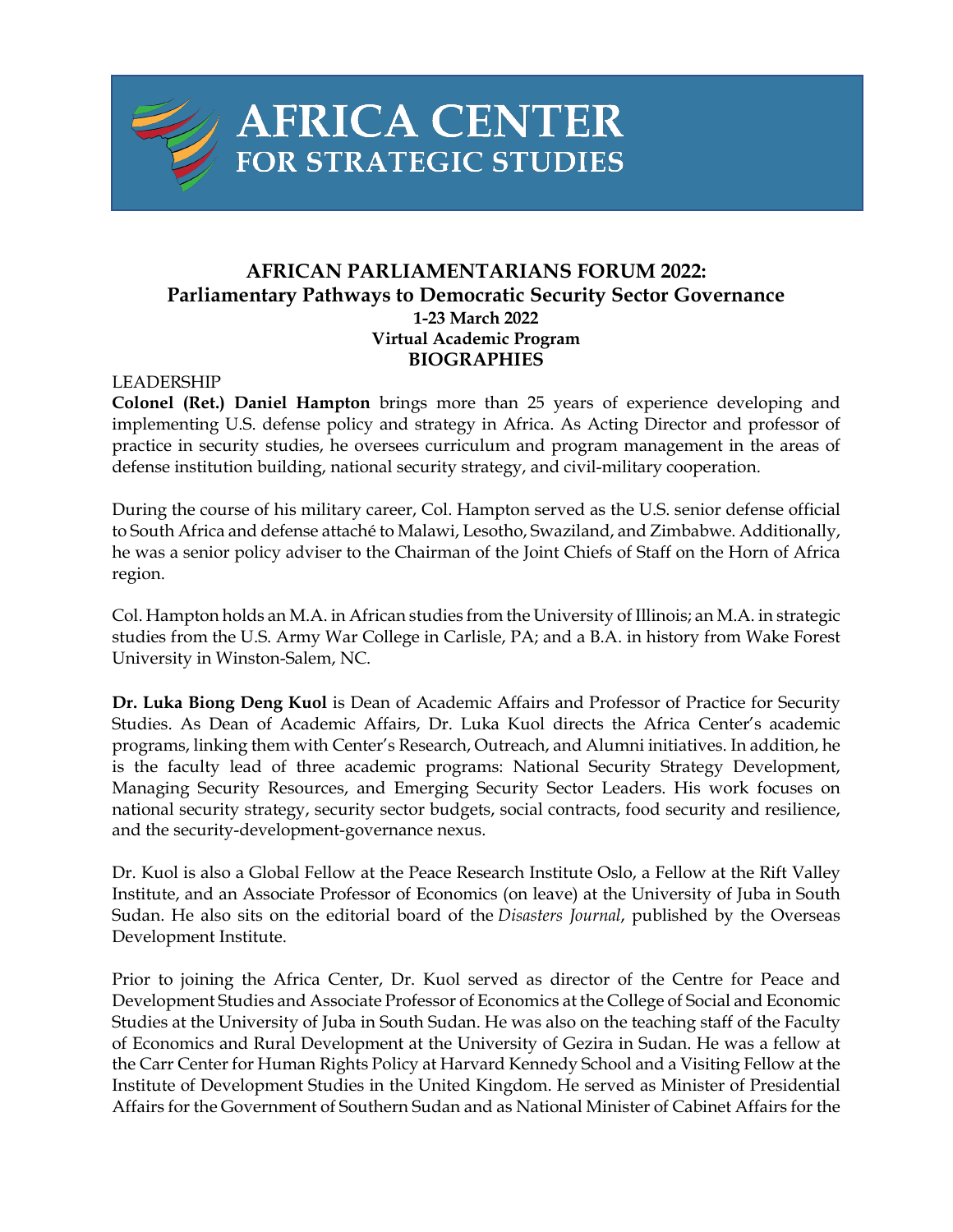Republic of Sudan. He has also worked as a senior economist for the World Bank in Southern Sudan.

He received his Bachelor of Science with honors from the Faculty of Economics and Social Studies at the University of Khartoum, an M.A. in Economics, an M.B.A. from the Catholic University of Leuven, Belgium, and a Ph.D. from the Institute of Development Studies at the University of Sussex in the United Kingdom.

**Dr. Catherine Lena Kelly** is Associate Professor of Justice and Rule of Law and faculty lead for the Africa Center's portfolios on rule of law/security sector governance, as well as countering transnational organized crime. Her work focuses on citizen security, party politics and democratization, the rule of law, and transnational organized crime. She is also a term member of the Council on Foreign Relations.

Prior to joining the Africa Center, Dr. Kelly was an advisor at the American Bar Association Rule of Law Initiative, where her work took her to Burundi, the Central African Republic, the Democratic Republic of the Congo, Mali, Mauritania, Morocco, Republic of Congo, and Rwanda. She designed and taught courses on contemporary Africa and democracy as a postdoctoral fellow at Washington University in St. Louis. At the State Department's Foreign Service Institute, Dr. Kelly taught the West Africa course and co-taught the governance and religion modules in the Area Studies course. She has been awarded numerous fellowships and grants, including a Fulbright Fellowship, a Mellon/American Council of Learned Societies Public Fellowship, a West Africa Research Association grant, several Harvard University grants, and two U.S. Department of Education Foreign Language and Area Studies fellowship for the Wolof language and eighteen months of doctoral research in Senegal. Her work has been published extensively, both in book form and in policy and academic journals.

Dr. Kelly holds a Ph.D. and M.A. in government from Harvard University, a Graduate Certificate in international politics (Europe, conflict resolution, and peacebuilding) from the Université Libre de Bruxelles, and a B.A. summa cum laude from Washington University in St. Louis.

### **KEYNOTE**

**Ms. Chidi Blyden** is the Deputy Assistant Secretary of Defense for African Affairs.

Ms. Blyden is an expert and socio-cultural advisor on Africa's conflicts, security, and development issues. She comes to the role with policy, national security, and practitioner experience from her career in government, academia, and non-profit sectors. Her work focuses on the impact of culture in developing policy and community-centric approaches to security challenges in African nations, underscoring the role of women and youth in peace and security.

Ms. Blyden served in the Obama Administration as the Special Assistant to the Deputy Assistant Secretary of Defense for African Affairs from 2013-2017. She managed several functional and regional responsibilities including U.S.- Africa defense policy for East and Central Africa, served as the Africa Peacekeeping Advisor to the Stability and Humanitarian Affairs office, and was the department's lead on the President's Africa Peacekeeping Rapid Response Partnership (APRRP) initiative. She has received several awards for her time in public service, including the Office of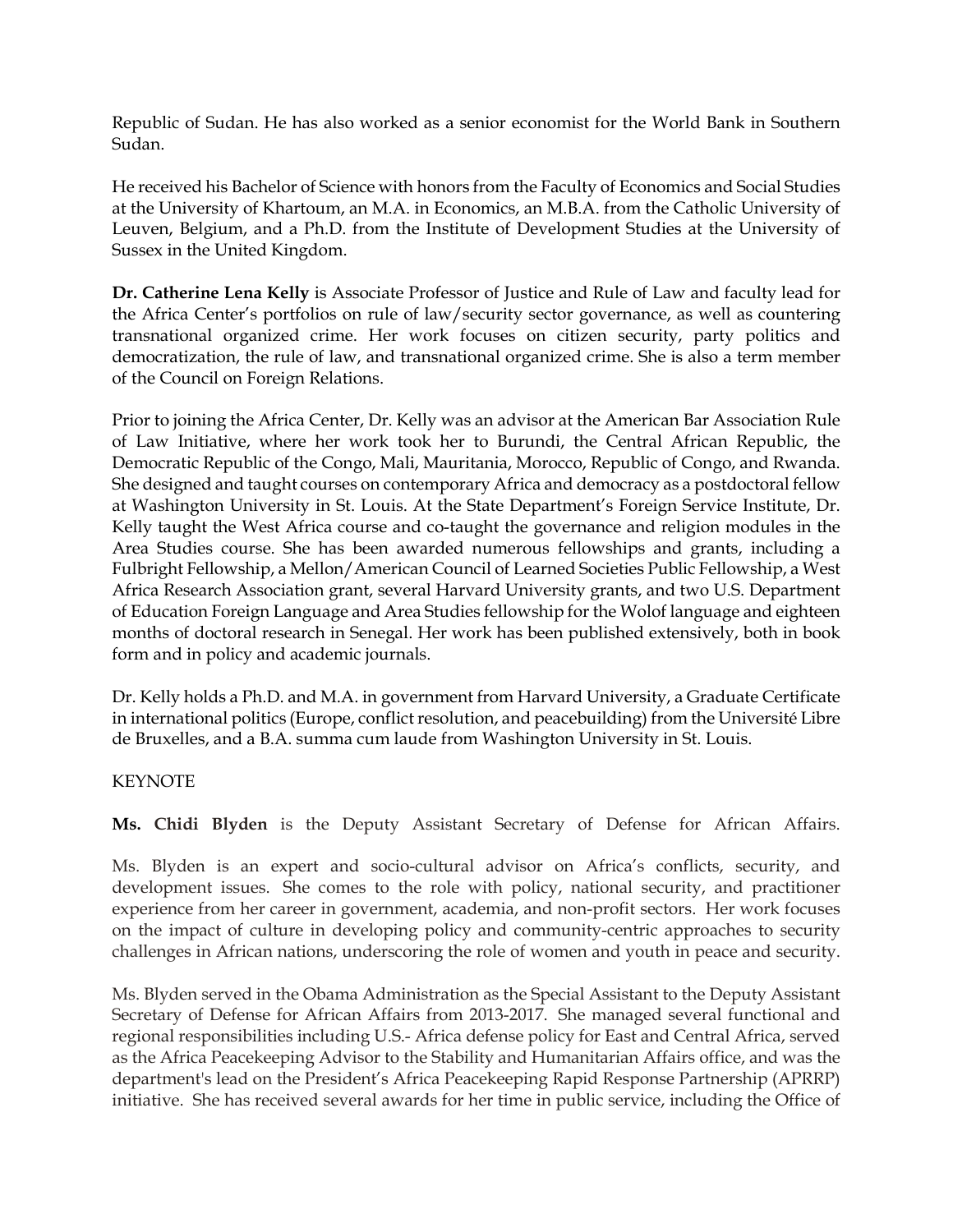the Secretary of Defense Medal for Exceptional Public Service.

Ms. Blyden began her career in security studies at the National Defense University's Africa Center for Strategic Studies (ACSS) as the Senior Academic Research Associate and Academic Operations Coordinator. From 2007-2013 she contributed to the academic curriculum and led the execution of over 30 programs on counterterrorism, defense economics, conflict management, security studies, and civil-military relations for Africa's security sector professionals. She was the first Africa Director at the Center for Civilians in Conflict (CIVIC) where she led the design and implementation of culture-specific training for the Nigerian Armed Forces on civilian harm.

Ms. Blyden recently served in Congress on the House Armed Services Committee (HASC) Policy Team, advising on Africa and South America's defense equities. She is an adjunct professor at Georgetown University, in the Security Studies Program. She is a graduate of Texas A&M University (BSc, Sociology) and the Carter School for Peace and Conflict Resolution at George Mason University (MSc, Conflict, Analysis, and Resolution) and serves on the Leadership Council for Memunatu Magazine, a nonprofit social enterprise that promotes literacy, leadership, and empowerment for teen girls in Africa and the diaspora.

### FACILITATORS

**Dr. Sophia Moestrup** is the Deputy Director for Central and West Africa at the National Democratic Institute (NDI). She has worked for NDI since 2005 on the design and implementation of democracy support programs in the region. Prior to joining NDI, Dr. Moestrup spent six years in Francophone Africa, working for the United Nations in Cameroon, and for the Danish International Development Agency (DANIDA) in Niger where she served as Country Representative. She has been a consultant for the World Bank on public expenditure management and social accountability issues, authoring a number of chapters for the World Bank's Social Accountability Sourcebook. Dr. Moestrup has coedited four books on semi-presidentialism. Dr. Moestrup holds B.A and M.A degrees in Economics from the University of Copenhagen, and a Ph.D. in political science from the George Washington University.

**Ambassador David Bruce Wharton (Ret)** works with the U.S. Army Joint Readiness Training Center (JRTC) at Fort Polk, Louisiana training U.S. and international military partners in transitions from combat to peacetime operations. Since 2017 he has also worked with U.S. research and policy institutes on U.S. relationships with Africa and is active on the boards of nonprofit organizations supporting education in Zimbabwe and Guatemala.

In his career with the U.S. Foreign Service, his last assignment was as the Acting Under Secretary for Public Diplomacy and Public Affairs, a position he held from December 2016 to October 2017. In this role, he provided global strategic leadership of all Department of State public diplomacy and public affairs engagement and oversaw the bureaus of Educational and Cultural Affairs, International Information Programs, and Public Affairs, and the Global Engagement Center.

Ambassador Wharton served as the Principal Deputy Assistant Secretary in the Bureau of African Affairs from 2015-2016. Prior to that he served as the U.S. Ambassador to Zimbabwe from September 2012 to November 2015. He has also served as the Bureau of African Affairs Deputy Assistant Secretary for Public Diplomacy, African Affairs Director of the Office of Public Diplomacy and Public Affairs, and Deputy Coordinator of the Department of State's Bureau of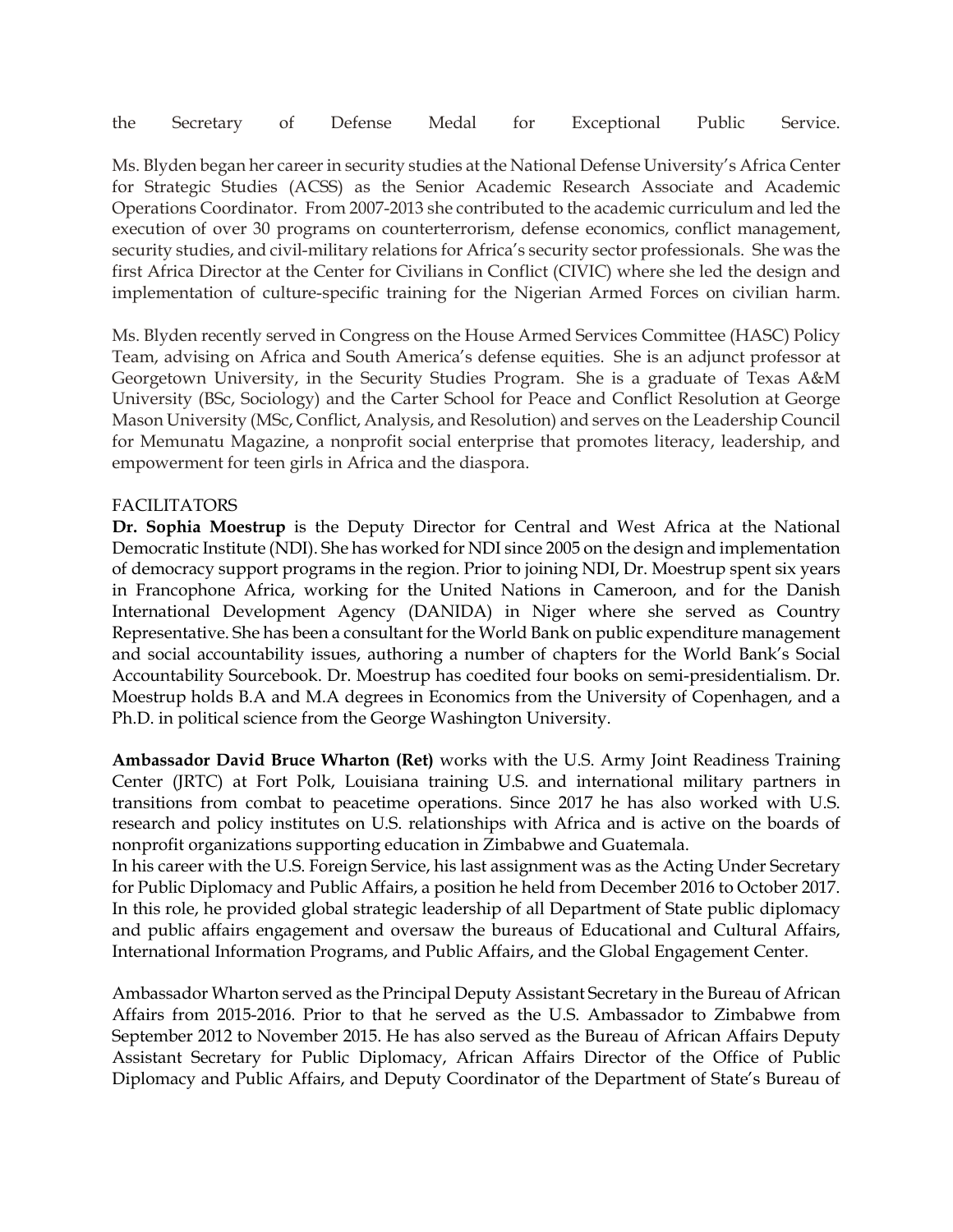International Information Programs. From 2003 to 2006 he was the Deputy Chief of Mission at the U.S. Embassy in Guatemala.

Bruce Wharton entered the Foreign Service in 1985 and has served at U.S. embassies in Argentina, Chile, Bolivia, South Africa, and Zimbabwe. In Africa, he has also had temporary duty in Tanzania, Nigeria, Kenya, and Ghana. From 1992 to 1995 he worked in Washington, D.C. on Andean Affairs and Western Hemisphere policy issues. He has received Superior and Meritorious Honor Awards from the Department of State and the U.S. Information Agency, and was the 2011 recipient of the Edward R. Murrow Award for Excellence in Public Diplomacy.

He is a graduate of the University of Texas in Austin and speaks Spanish and German.

#### PANELISTS

**Dr. Joseph Asunka** has served as CEO of Afrobarometer since April 2021. He was previously program officer in the Global Development and Population program at the William and Flora Hewlett Foundation, where he managed a portfolio of grants that support efforts to increase transparency and accountability in fiscal governance and foster citizen participation to improve public services in developing countries.

Before joining Hewlett, Joseph was a lecturer in political science at the University of California, Los Angeles (UCLA), where he taught courses on African politics, political economy of development, research methods, and data analysis. Prior to that, he was program officer at the Ghana Center for Democratic Development, a Core Partner of Afrobarometer. He served as data manager for Afrobarometer prior to his PhD studies at UCLA.

Joseph's research interests include distributive politics, elections and electoral processes, and migration. He has published in journals such as the *British Journal of Political Science, Research and Politics, and Population Research and Policy Review*. Born in Ghana, Joseph holds a PhD in political science from UCLA.

**Mr. Neil Cole** currently serves as the Executive Secretary of the Collaborative Africa Budget Reform Initiative (CABRI); an inter-governmental organisation that provides a platform for peer learning and exchange for approximately 30 African ministries of finance and planning. CABRI's work covers fiscal and budget policy; budget transparency and accountability; and public debt management. In addition to his role at CABRI, Neil Cole has been a co-faculty member of the Harvard PFM Executive Training Course. In 2016 he was invited to be a co-faculty member of the Harvard Ministerial Leadership Forum. He is also a part-time faculty member of the International Training Centre of the International Labour Organisation (ILO).

Between 2001 and 2013 he worked for the National Treasury of South Africa in senior management positions in the Budget Office and in the International Economic Policy divisions. His responsibilities included: policy advice and implementation of budget reforms; expenditure planning of national government; co-ordination of the national budget process; policy advice on South Africa's engagement with the rest of Africa; and served as a representative to several bilateral forums and multilateral development banks. Mr. Cole has participated in many global forums on development effectiveness and represented South Africa on the committees that drafted the Accra Agenda for Action and the Busan Partnership agreement.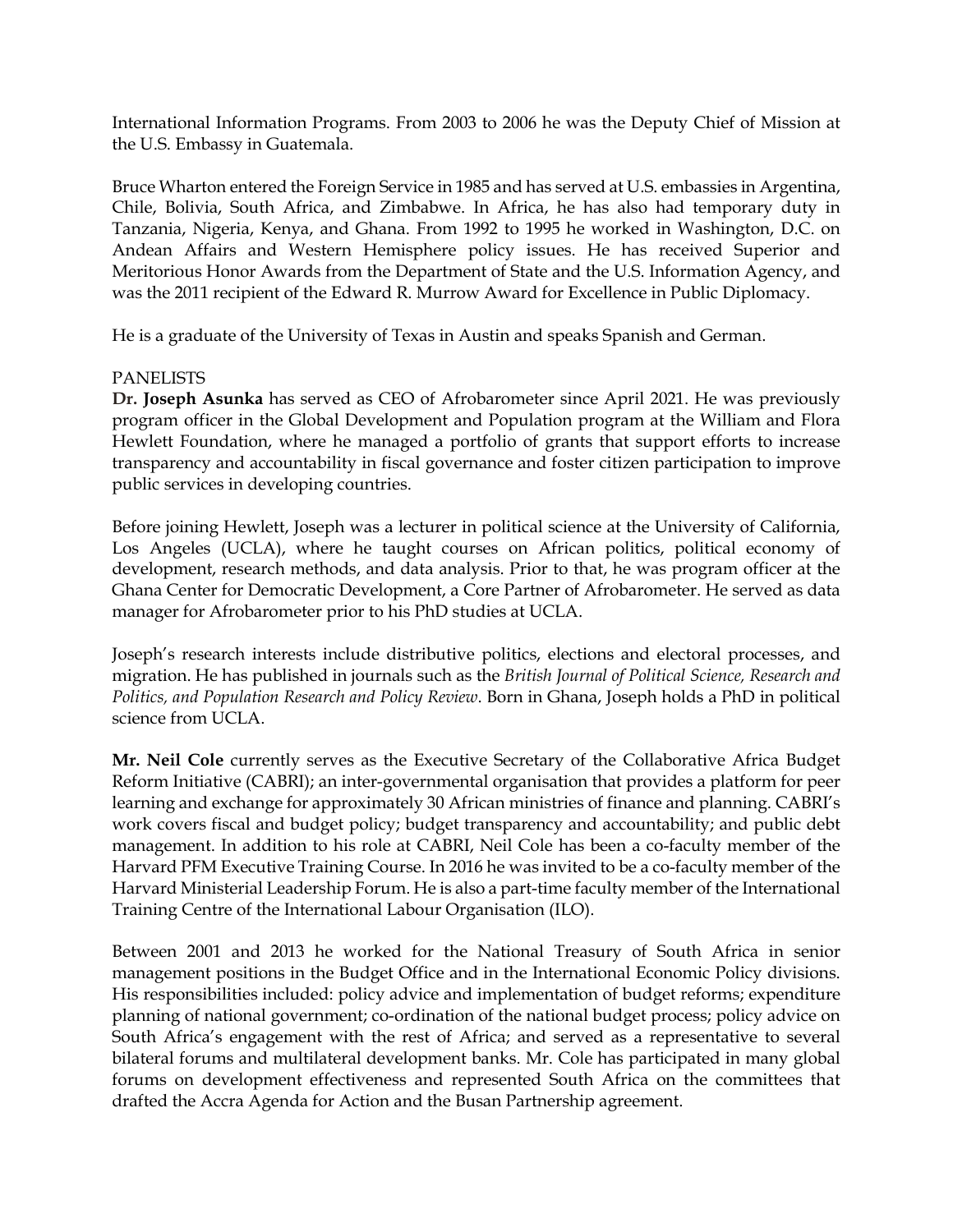**Dr. Christopher Fomunyoh** is currently senior associate and regional director for Central and West Africa at NDI. He has organized and advised international election observation missions to Benin, Cameroon, Central Africa Republic, Côte d'Ivoire, Ethiopia, Ghana, Liberia, Madagascar, Mali, Nigeria and Sierra Leone. He has also designed and supervised country specific democracy support programs with civic organizations, political parties and legislative bodies in Benin, Burkina Faso, Burundi, Côte d'Ivoire, the Democratic Republic of Congo, The Gambia, Ghana, Guinea Bissau, Guinea Conakry, Liberia, Mali, Madagascar, Niger, Nigeria, Rwanda, Senegal and Togo. In the course of his work, Dr. Fomunyoh interacts regularly with heads of state and government, cabinet ministers, elected officials and political and civic leaders. He recently designed and helped launch the African Statesmen Initiative (ASI), a program aimed at facilitating political transitions in Africa by encouraging former democratic heads of state to stay engaged in humanitarian issues, conflict mediation, public health and other key sectors of political, economic and human development on the continent.

As an expert on democratization in Africa, Dr. Fomunyoh makes frequent guest appearances on major radio and television networks including CNN, BBC, NewsHour, National Public Radio, Voice of America, and Radio France Internationale, and provides interviews for major national and international newspapers, including the Los Angeles Times, New York Times, Washington Post, Washington Times, Le Monde and The International Herald Tribune. He has published a number of articles in academic journals on African politics and democratization.

Dr. Fomunyoh has traveled extensively in Africa, Europe and North America, and is bilingual in English and French. He holds a Licence en Droit from Yaoundé University in Cameroon, a master's degree (LL.M.) in international law from Harvard Law School; and a Ph.D. in political science from Boston University. Dr. Fomunyoh is an adjunct faculty at the African Center for Strategic Studies and a former adjunct professor of African politics and government at Georgetown University. He also is the founder of a nonprofit organization interested in supporting democracy and humanitarian causes in Cameroon.

**Dr. Willene A. Johnson** serves as a consultant advising institutions, national governments, and international organizations on issues related to finance and development. Her current assignments focus on peacebuilding and strengthening capacity in the security sectors of African countries. To that end, she facilitates workshops for practitioners engaged in strategic planning and budgeting, as well as in peacekeeping and economic reconstruction. Dr. Johnson was previously the U.S. Executive Director at the African Development Bank, a member of the UN Committee for Development Policy, co-chair of the African Regional Committee of the Grameen Foundation and chair of the sub-Saharan Africa Advisory Committee of the U.S. Export-Import Bank. Dr. Johnson's work on Africa benefits from her global experience with economics and finance, gained from twenty years in the Federal Reserve System, where her assignments included research and operational responsibilities in foreign exchange and international financial markets. Dr. Johnson served as adjunct faculty at the United States Institute of Peace and Columbia and Cornell Universities and recently served as a member of the Board of Trustees of Tuskegee University. She holds degrees in social studies (Radcliffe College, Harvard University) and African history (St. John's University) as well as a doctorate in development economics (Columbia University). In recognition of her expertise in governance and public administration, Dr. Johnson was recently elected as a Fellow of the National Academy of Public Administration.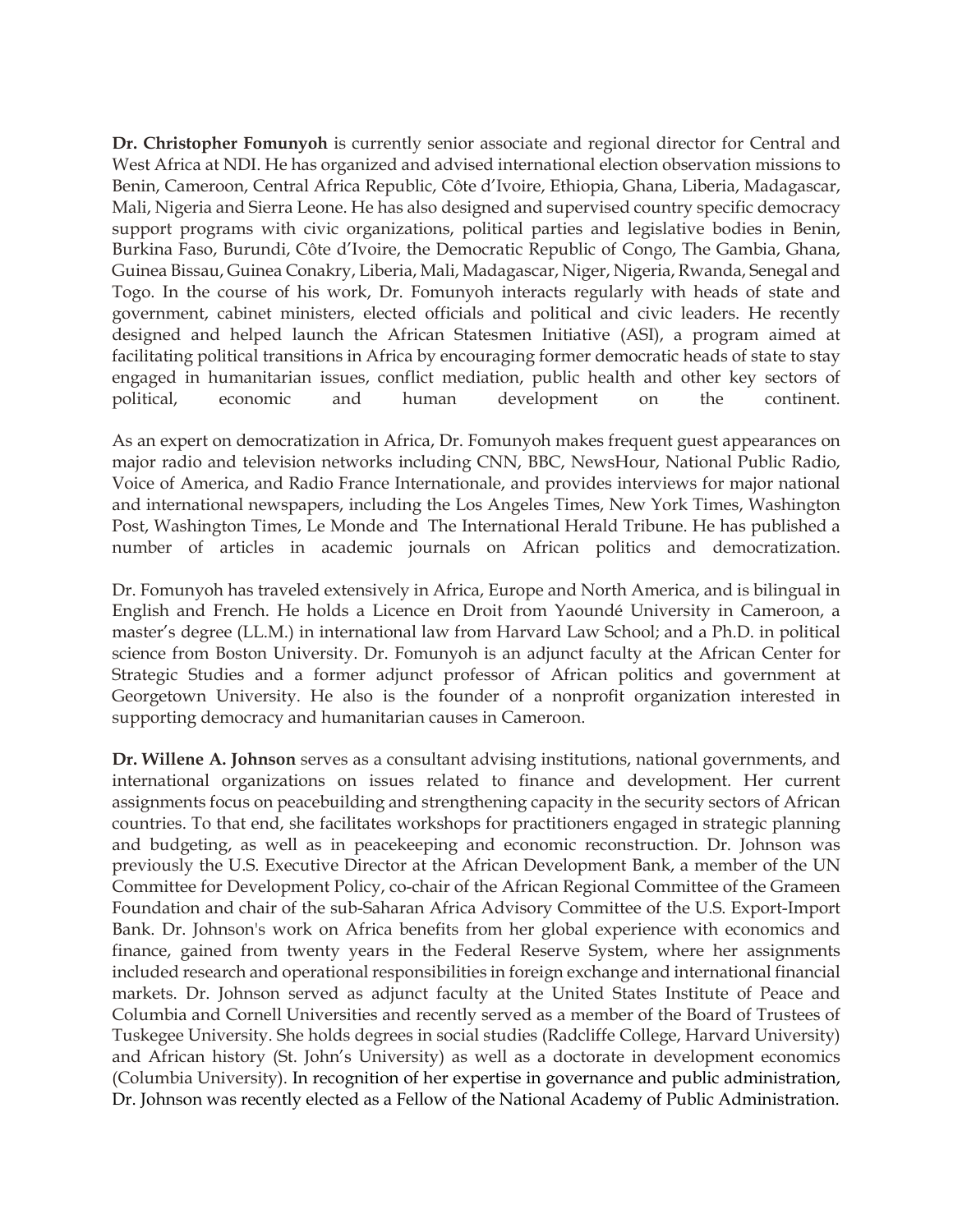**Hon. Jefferson S. Kanmoh** is a Liberian politician (formerly a student activist and a teacher). He holds a bachelor degree from the University of Liberia, where he read on matters of public affairs and economics. He served as a member of the House of Representatives of Liberia from 2006 - 2018. During this period, he was a ranking member of the Committees on National Security and Intelligence; Foreign Affairs; and Ways, Means and Finance. He also served as member of ECOWAS Parliament (2006-2018). At the ECOWAS Parliament, he served as 3rd Deputy Speaker (2016-2018). He is currently the National Security Advisor to the President of Liberia since 2018

**Dr. Michael Ofori-Mensah** is Head of Research at Transparency International – Defence & Security (TI-DS) where he leads the design and delivery of TI-DS's global research agenda. He previously managed the production of the Government Defence Integrity Index (GDI) 2020. Prior to joining TI-DS, Michael was Director of Research at the Institute of Economic Affairs (Ghana) where he spent 8 years leading research and coordinating a broad range of national and international projects. He has contributed to several public policy reform initiatives in the area of governance and constitution review. Michael has also provided technical support to key institutions, including Ghana's Parliament, which he has advised on legislation such as the Presidential (Transition) Act. He has authored several publications on institutional reform, anticorruption and public financial management. Michael holds a PhD from the University of Edinburgh, an MSc (Econ) in Political Economy from the London School of Economics (LSE) and a BA (Hons) in Economics and Politics from the University of Kent.

**Professor Boubacar N'Diaye** holds a Ph.D. in Political Science (Comparative Politics, International Relations & Public Administration) from Northern Illinois University, DeKalb, USA. Dr. N'Diaye is a professor *Emeritus* at The College of Wooster in Ohio (United States) where he was a member of the Departments of Political Science and Pan-African Studies. He has also been an international consultant in the fields of political and security governance, civil-military relations, and institutional capacity building in many African countries. He has thus contributed to the training of hundreds of parliamentarians, high-ranking officers, and leaders of civil society organizations throughout the world.

Professor N'Diaye is a founding member of the African Security Sector Network (ASSN) which he chaired from 2012 to 2017. He led or was part of missions, processes, or programs, facilitated or participated in many activities that have contributed to the Reform of the Security Sector, the construction of peace and the rule of law in many African countries. He has advised governments, intergovernmental and non-governmental organizations, and is member of several international advisory boards.

Professor N'Diaye is the author, co-author or co-editor of numerous publications including: *The Challenge of Institutionalizing Civilian Control* (Lexington Books, 2001); *Mauritania's Colonels: Leadership, Civil-Military Relations, and Democratization* (Routledge, 2017); Security Sector Reform in French-speaking West Africa (Lit, 2010); *Elections in West Africa, 1990-2009* (Africa World Press, 2011); *Guide for ECOWAS parliamentarians* (DCAF, 2011); *Not Yet Democracy: West Africa's Slow Farewell to Authoritarianism* (Carolina Academic Press, 2005); "Francophone Africa and Security Sector Transformation: Plus Ça Change ..." (African Security Review, 2009); "Still Getting Away with It: France's Defense and Security Policy" (2014).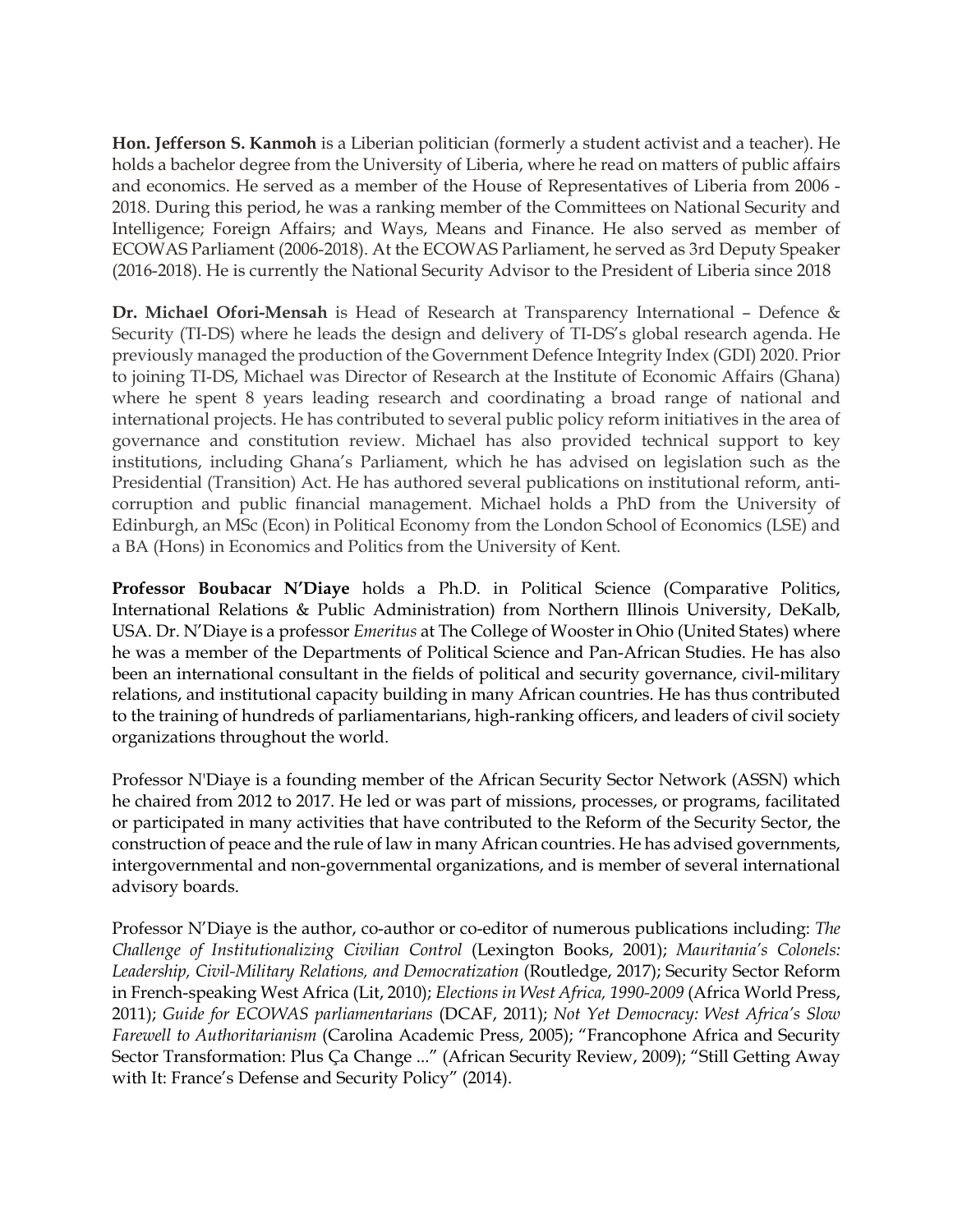**Ms. 'Kemi Okenyodo** is the Executive Director of the Rule of Law and Empowerment Initiative also known as Partners West Africa Nigeria (PWAN), a non-governmental organization dedicated to enhancing citizens' participation and improving security governance in Nigeria and West Africa broadly.

She was the Team Lead of the Policing Component of the Security Justice Reform Program supported by the UK Government Conflict, Stability and Security Fund (CSSF) where she provides technical, strategic and programmatic leadership for the Nigeria Policing Programme (NPP), a program working with policing providers, government and civil society for accountable policing services in Nigeria, and where applicable programme partners. From August 2015 to December 2016 she provided support to the Head- West Africa Conflict Security & Stabilization Unit on Transition from Military Operations to a Stabilized Community Policing Approach in the North East. She has also previously served as the Team Lead of the Component Intervention Program 'Police Accountability' of the Justice 4 All (J4A) Program- a justice sector programme, funded by the UK Department for International Development (DFID) and implemented by the British Council.

Ms. Okenyodo has over 15 years' experience in justice / security sector and governance issues in Nigeria and West Africa, and NGO management. She is particularly interested in police accountability, citizens engagement with security institutions, evolution of non-state actors and their contributions to improving public safety and security environment, gender and policing, criminal justice system reforms- in particular judicial reforms and legal defence of indigent persons, mainstreaming women's participation both in security and governance issues, and election security management.

Ms. Okenyodo a graduate of the Faculty of Law, University of Lagos, a member of the Nigeria Bar Association, the Africa Security Sector Network and an alumni of the Africa Center for Strategic Studies (ACSS) and the Secretary General of the Nigeria Chapter Alumni Chapter.

**Dr. Ken Opalo** is an Assistant Professor in the School of Foreign Service. His research interests include the political economy of development, legislative development, electoral accountability under decentralized government, and the politics of education policy. Ken's first book, Legislative Development in Africa: Politics and Postcolonial Legacies (Cambridge University Press, 2019), examines the evolution of legislatures in emerging democracies, with a focus on explaining the observed variation in the institutionalization and strength of legislatures in African states. Ken's work has been published or is forthcoming in the *British Journal of Political Science, World Development, Governance*, *Journal of Legislative Studies, Journal of Democracy*, and the *Journal of Historical Political Economy*, among others.

**Dr. Émile Ouédraogo** is an adjunct professor of practice at the Africa Center for Strategic Studies, specializing in issues related to national security strategy development and security sector governance. Since 2007, he has worked with the Africa Center on more than 25 activities as a speaker, facilitator, and author. He also works with AFRICOM, Partners Global, the Konrad Adenauer Foundation, Friedrich Erbet Stiftung, and the ECOWAS Parliament. He is a member of the African Security Sector Network and founding President of the Fondation pour la Sécurité du Citoyen of Burkina Faso.